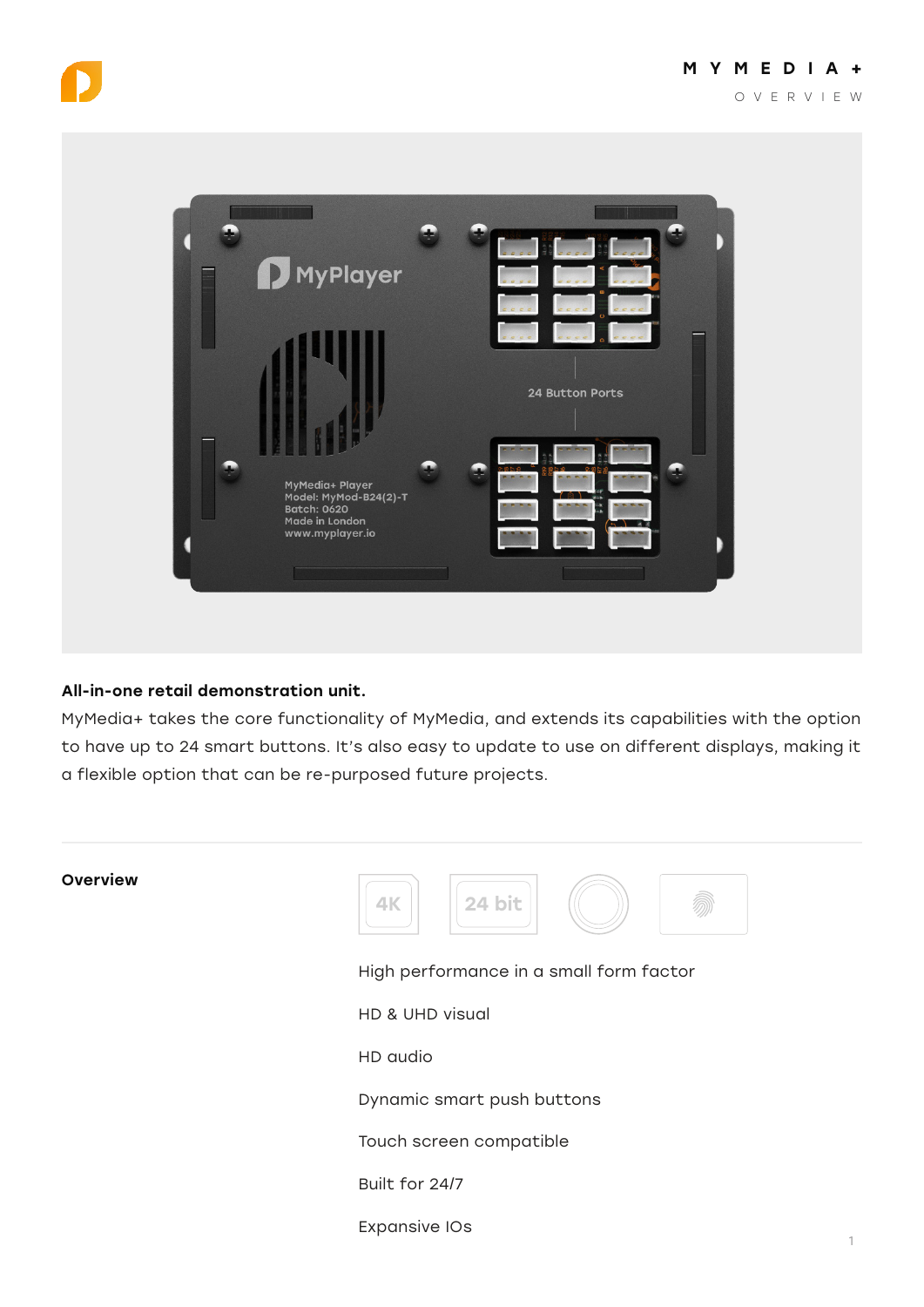

| Performance in a small<br>form factor | Χ4                                                                                                                                                                                                                                                            |
|---------------------------------------|---------------------------------------------------------------------------------------------------------------------------------------------------------------------------------------------------------------------------------------------------------------|
|                                       | MyMedia+ comes with a Quad-Core processor to power<br>even the most demanding experiences, while the 2GB of<br>RAM provides the flexibility needed for the varied amount<br>of interactive content displayed instore.                                         |
| <b>HD &amp; UHD visual</b>            | Built for spectacular visuals, MyMedia+ has a powerful<br>integrated Graphics Processing Unit (GPU) that ensures<br>smooth high-quality media playback even for UHD video.                                                                                    |
| <b>HD</b> audio                       | Built for great audio, MyMedia+ HD audio codec supports<br>up to 24-bit/192kHz audio to ensure your product can sound<br>its best.                                                                                                                            |
| <b>Dynamic smart push</b><br>buttons  | MyMedia+ is compatible with Smart Push buttons that<br>react to your customer's every press. The intelligent LED<br>lighting flashes subtle patterns to grab attention, and<br>then reacts to interactions, guiding the customer<br>through their experience. |
|                                       | The buttons are made from high quality materials<br>delivering durability for any retail environment. Each<br>press has a satisfying audible feedback 'click' and<br>light response.                                                                          |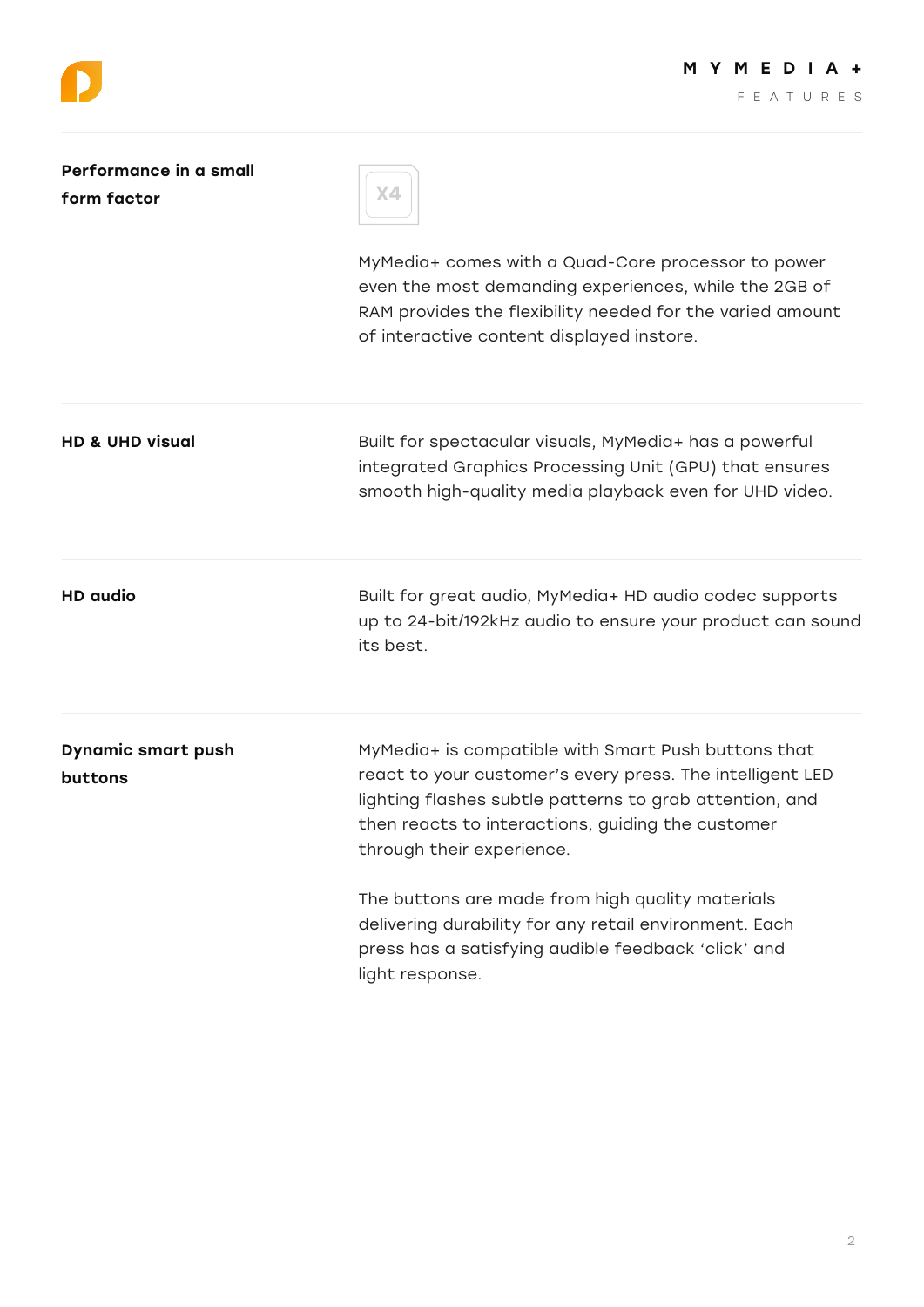| <b>Touch screen compatible</b> | Connect a touch display and up the game by providing a<br>whole new way to experience products in-store. Showcase<br>fully interactive content with intuitive UI for richer videos,<br>brand stories, lifestyle imagery, product information,<br>compare charts and so much more.                                                                  |
|--------------------------------|----------------------------------------------------------------------------------------------------------------------------------------------------------------------------------------------------------------------------------------------------------------------------------------------------------------------------------------------------|
| <b>Operating system</b>        | At the core of MyMedia+ is our custom Operating System<br>(OS), this defines the functionality of your display and<br>your customer experience. Updating existing experiences<br>or repurpose it for future displays by simply swapping<br>out the OS.                                                                                             |
| Built for 24/7                 | Built for retail. From the strong exterior, auto power up and<br>superior ventilation, MyMedia+ is built to last.                                                                                                                                                                                                                                  |
| <b>MyPlayer platform</b>       | MyPlayer is the only point of purchase platform built around<br>"plug n play" apps that come together to create completely<br>unique in-store experiences. Combined with cloud based<br>services for remote content updates, maintenance and<br>customer data we can offer a reliable package that is<br>proven to increase sales and deliver ROI. |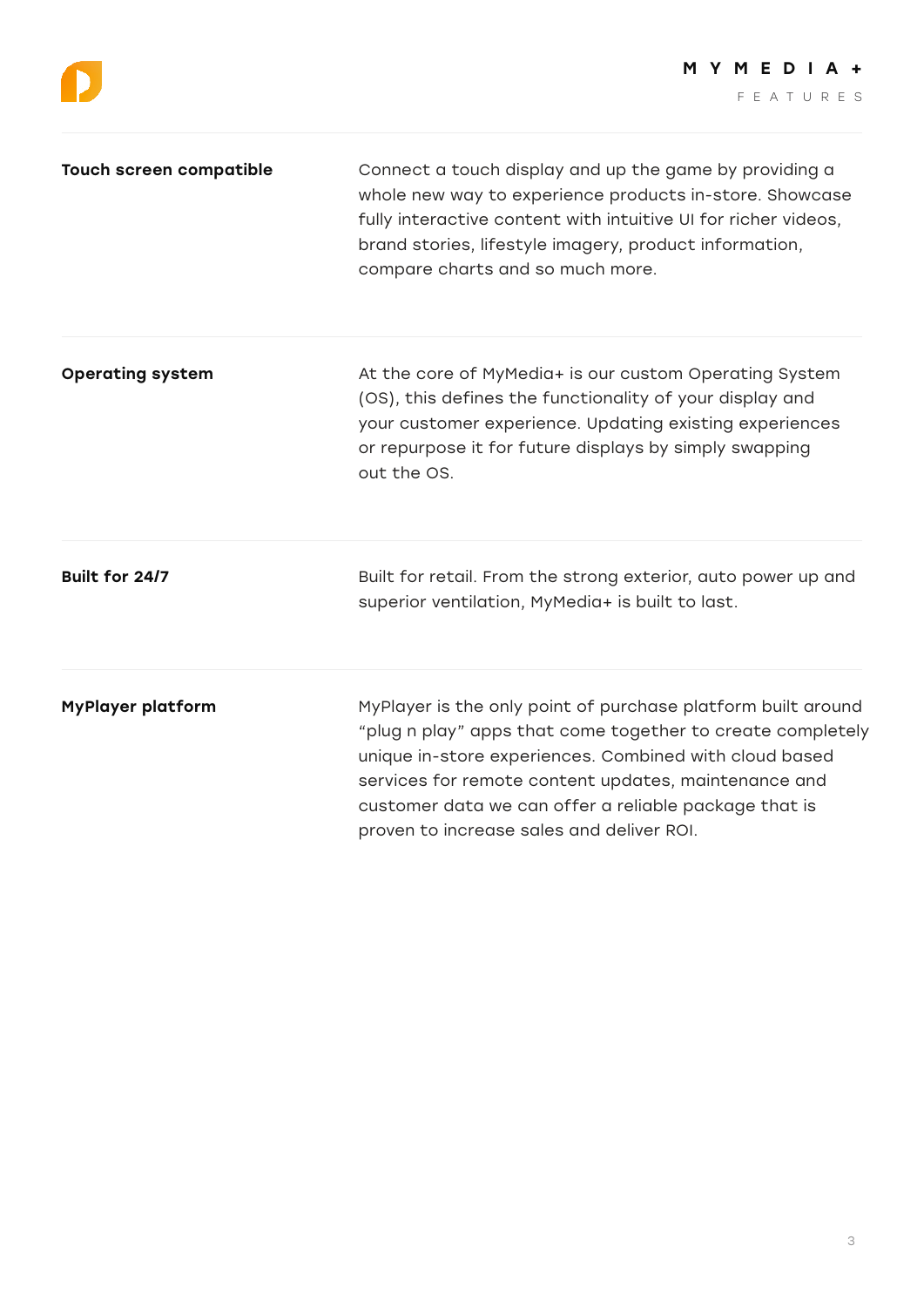4

## Connections

O

D

Button Board: Connections for up to 24 smart push buttons HDMI: Output visuals to an external display. Output audio to a connected device e.g soundbar

3.5 Audio: Output audio to devices with standard 3.5 audio connection

USB-A 2.0 (x4): Automatic offline content updates. Control and provide USB audio to compatible devices. Power and charge devices

Ethernet: Data analytics, online content updates, online management. Network router functionality - creates a home network to demo multi-room products Power: Auto power up on store opening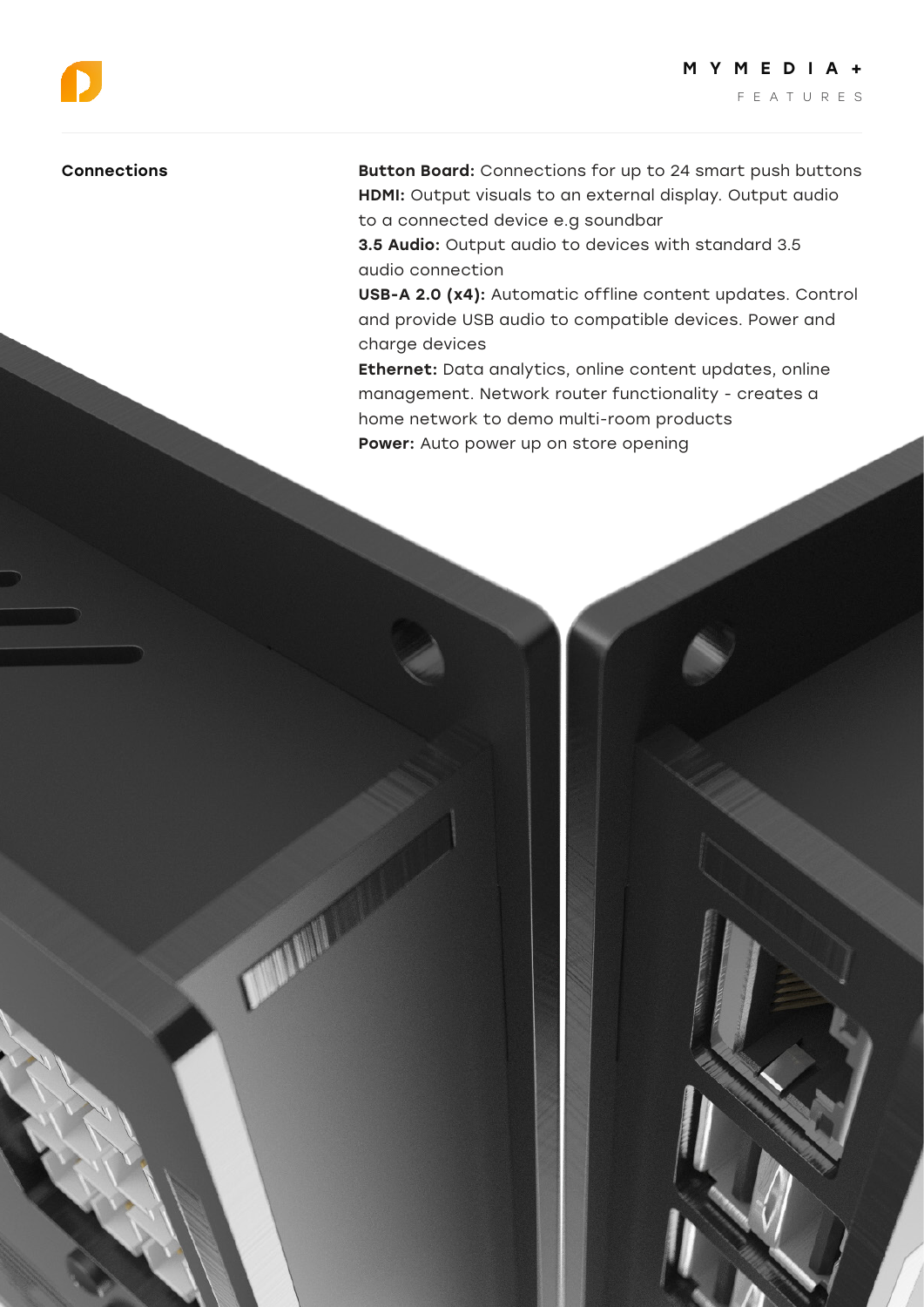SPECIFICATIONS

| <b>Processor</b> | Rockchip Quad-Core RK3288 processor                                            |
|------------------|--------------------------------------------------------------------------------|
| Memory           | 2GB Dual Channel DDR3                                                          |
| Graphic          | Integrated Graphics Processor<br>ARM <sup>®</sup> Mali <sup>™</sup> -T764 GPU  |
| Size and weight  | H: 32 mm<br>W: 148 mm<br>D: 98 mm<br>Weight: 228 g                             |
| <b>Audio</b>     | RTL ALC4040 CODEC - 192K/24bit                                                 |
| <b>Power</b>     | 5.1V / 2.5A                                                                    |
| In the box       | MyMedia+<br>5.1V / 2.5A International Power Adapter (1.5m)<br>MyPlayer OS Card |